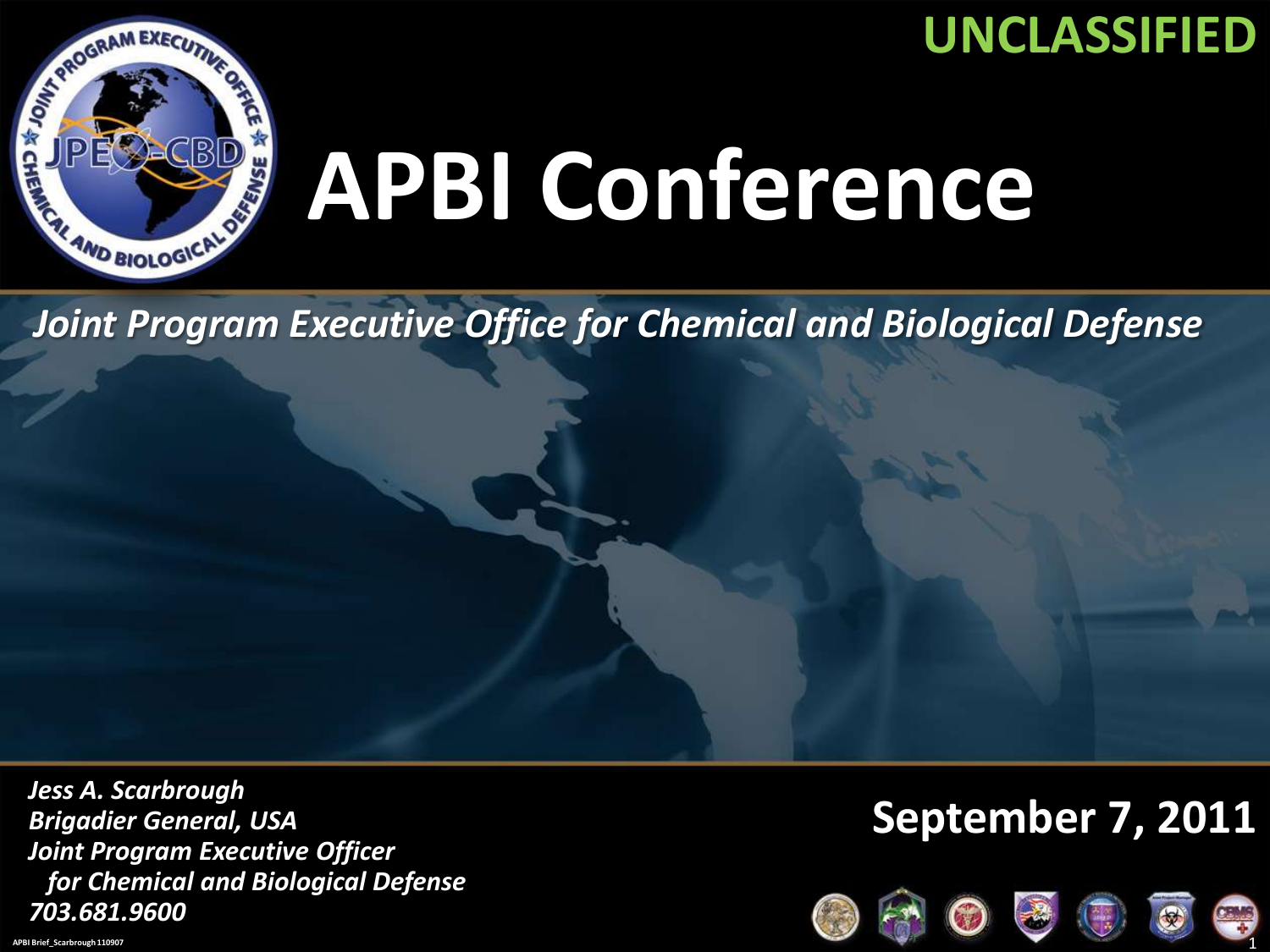

# **CBRND Program Leadership**

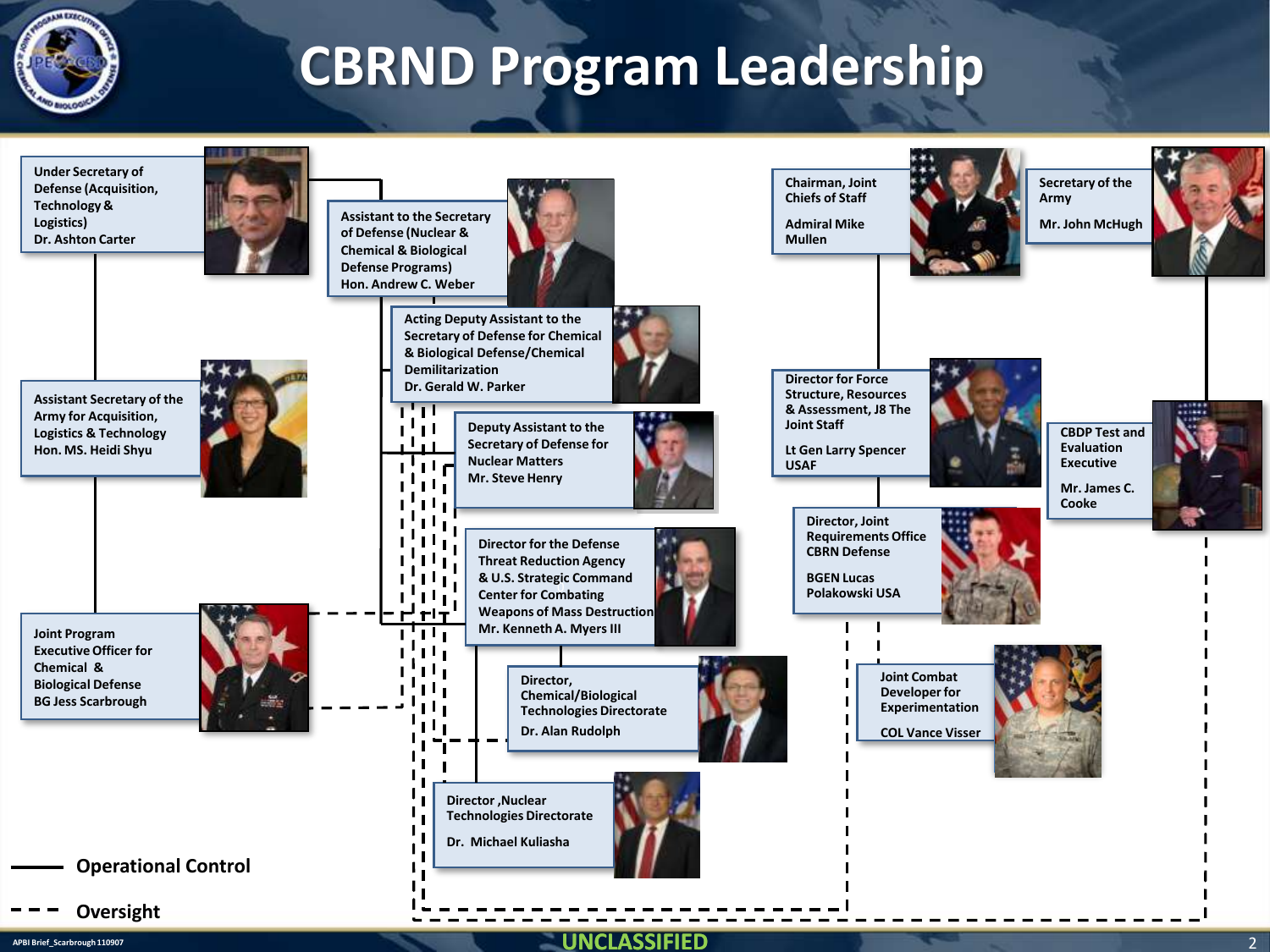

## **The Joint Program Executive Office for Chemical and Biological Defense**



\* Transformational Medical Technology